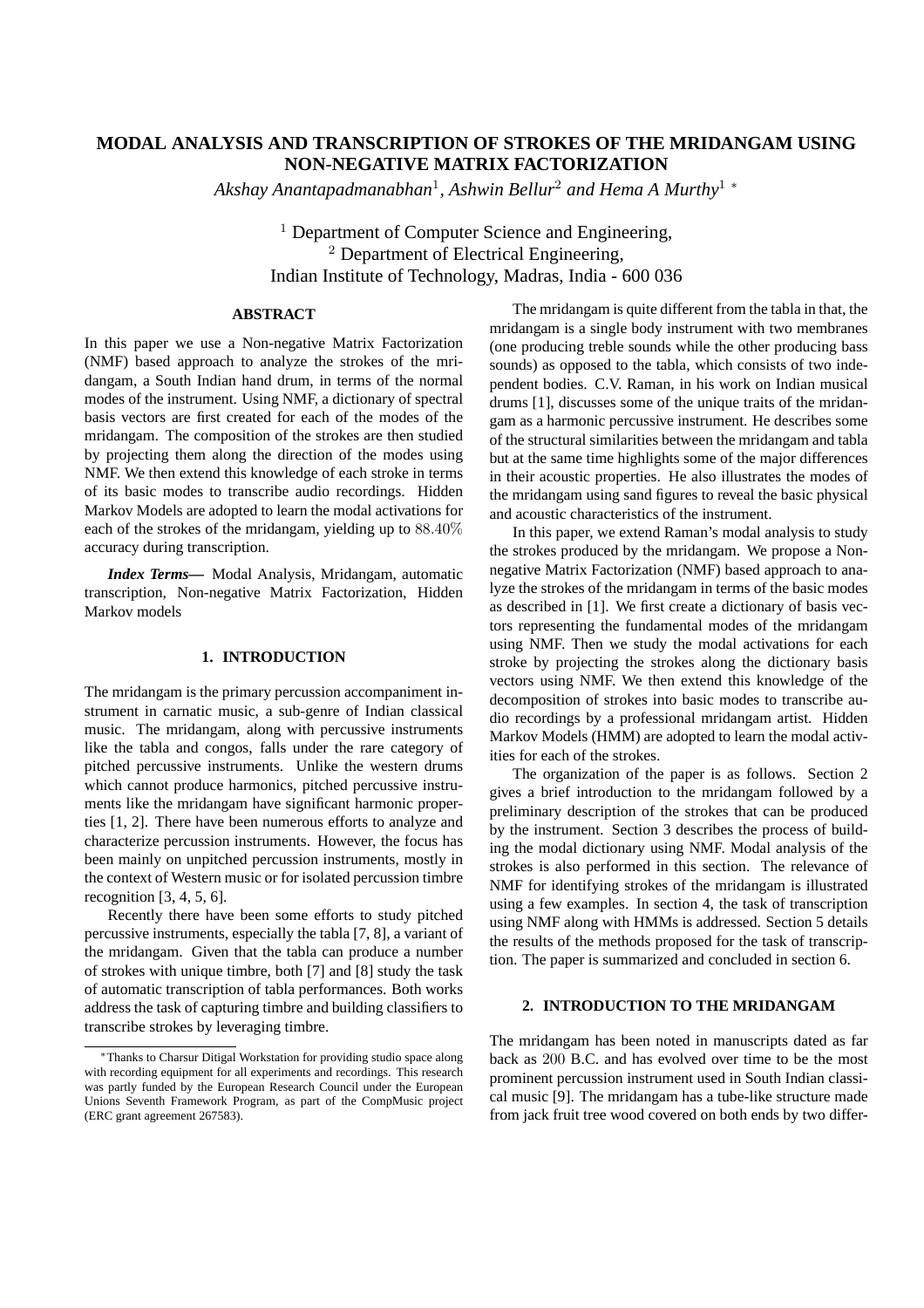ent membranes. Unlike the western drums which cannot produce harmonics due their uniform circular membranes [10], the mridangam is loaded at the center of the treble membrane (*valanthalai*) resulting in significant harmonic properties with all overtones being almost integer ratios of each other[1, 2]. The bass membrane (*thoppi*) is loaded at the time of performance, increasing the density of the membrane, propagating a bass like sound [1]. Figure 1 depicts a technical draft as well as an image of a mridangam, illustrating the top, bottom and cross-sectional/body views of the instrument.



**Fig. 1**: (a) Technical draft of treble (top) and bass (bottom) membranes of mridangam. (b) Body (top), bass membrane (bottom left), and treble membrane (bottome right) of the mridangam

The two membranes of the mridangam produce many different timbres. Many of these sounds have been named, forming a vocabulary of timbres. Mridangam sounds can be roughly classified into the following three major sound groups:

- 1. Ringing string-like tones played on the treble membrane. *Dhin, cha* and *bheem*<sup>1</sup> are examples. These tones are characterized by a distinct pitch, sharp attack and long sustain.
- 2. Flat, closed, crisp sounds. *Thi* (also referred to as *ki* or *ka*), *ta* and *num* are played on the treble membrane and *tha* is played on the bass membrane. These tones are characterized by an indiscernable pitch, sharp attack and almost immediate decay.
- 3. Resonant strokes are also played on the bass membrane (*thom*). This tone is not associated with a specific pitch and is characterized by a sharp attack and a long sustain.

The strokes mentioned above cover all possible single handed syllables that can be played on the mridangam. Composite strokes (played with both hands) are two strokes played simultaneously: *tham* (*num* + *thom*) and *dheem* (*dhin* + *thom*).

## **3. MODAL ANALYSIS OF MRIDANGAM STROKES USING NMF**

In [1], Raman hypothesizes the mridangam to be a *harmonic drum*, whose modes can be excited in isolation, analogous to

the harmonic modes of a stretched string which can be excited by plucking at its nodal points. He then describes ways to excite the five modes of treble membrane in isolation by striking the instrument while placing his fingers appropriately at points of nodal chords of the circular membrane. Finally, he validates the modes using sand figures.

Our first experiment was to replicate Raman's approach to the modal analysis of the treble membrane of the mridangam. Recordings were made in a semi-anechoic recording studio using Shure SM-58 microphones and an H4n ZOOM recorder at  $44100 Hz$ . The modes were excited individually by following Raman's finger placements from the sand figures in his work. The fifth mode, which has no image in his paper, was excited by following his written descriptions. Just as it was hard for Raman to obtain good sand figures because of the short duration of the fifth tone, it was also tough for us to obtain a proper recording of that mode. Therefore, the fifth mode is not used in the following analysis. Each recording was cropped to capture only the moment after the drum was struck and the respective mode excited. We hypothesize that these modes are the basic sound units that can define any strokes played on the treble and bass membrane of the mridangam. We assume that strokes played on the bass membrane will excite the treble membrane modes because of the coupling between the two membranes. In order to test these assumptions, we propose a Non Negative Matrix Factorization (NMF) technique.

The methodology to study spectral profiles of harmonically static signals using NMF was first introduced by Smaragdis and Brown [11]. Various adaptations of NMF [12, 13, 14] have then been developed for the purpose of polyphonic music transcription. NMF is a technique using which a non-negative matrix  $X$  can be decomposed into two non-negative matrix factors  $B$  and  $Y$  such that

$$
X \approx BY \tag{1}
$$

Given X is of dimension  $m \times t$ , then B and Y are of dimensions  $m \times n$  and  $n \times t$  respectively. Generally  $n \lt t$ . This implies that  $x_i$ , the  $i^{th}$  column of X, can be represented as a linear combination of basis vectors – the columns of B

$$
x_i = \sum_{j=1}^n y_{ji} b_j \tag{2}
$$

where  $y_{j,i}, j = 1, \cdots, n$ , representing the  $i^{th}$  column of Y, are weights estimated for the linear combination of columns of  $B$ . There are numerous algorithms to estimate  $B$  and  $Y$ , depending on the metric used to quantify the approximation in equation 1. We use the popular euclidean measure and multiplicative update rules proposed in [15] to iteratively estimate  $B$  and  $Y$ .

In the context of this work, matrix  $X$  represents the spectrogram of an audio signal, divided into  $t$  frames.  $x_i$  represents the magnitude spectrum vector of frame i and  $b_i$ ,  $j =$  $1, \dots, n$  are spectral basis vectors that best describe the main components of  $X$ . We propose using the NMF technique in a

<sup>&</sup>lt;sup>1</sup>The name of this stroke varies between different schools of mridangam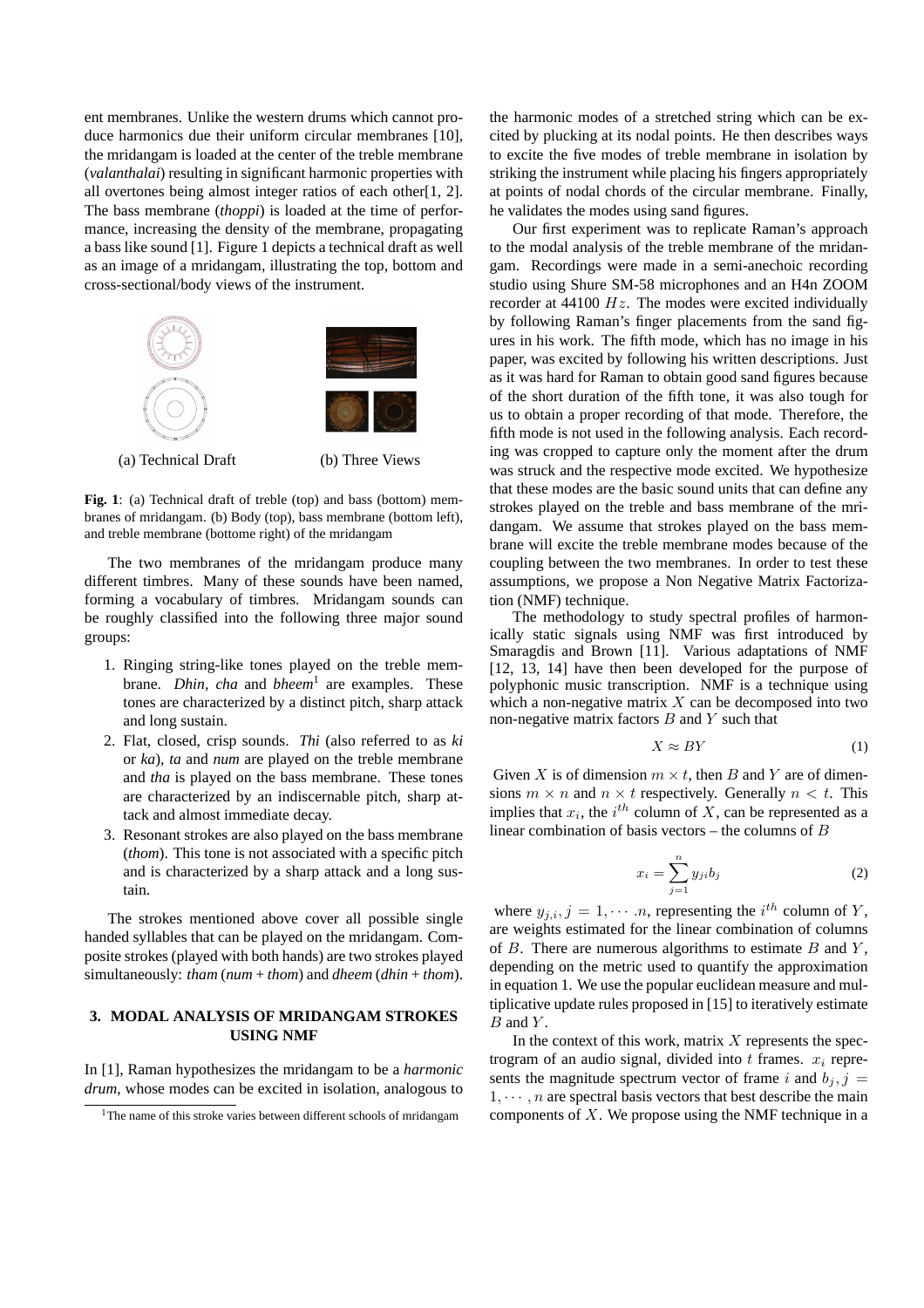two-step procedure to perform modal analysis of the strokes of the mridangam.

- 1. Creating a dictionary of the modes: Let  $X_i$  represent the spectrogram of the  $i^{th}$  mode recorded. An FFT of order  $m = 2048$  and a hop size of 10ms was used to compute the spectrogram. Matrix factors  $B_i$  and  $Y_i$  are then iteratively estimated with  $n_i = 1$ , implying that the number of columns of  $B_i = 1$ . This implies that we are forcing a single spectral vector  $B_i$  to represent the main elements of  $X_i$ . A dictionary matrix  $D =$  $[B_1 \, B_2 \, B_3 \, B_4]$  of dimension  $m \times 4$  is then created. The columns of  $D$  concisely represent the 4 recorded modes.
- 2. Project strokes in the direction of the modes: For this purpose, each stroke on the treble head of the instrument was played in isolation by a professional artist and recorded. Let  $X$  now represent the spectrogram for the stroke  $S$  (keeping the FFT order and hop size the same).  $B$  is initialized by the dictionary  $D$  created in step 1. Using multiplicative update rules,  $Y$  is iteratively estimated while  $B$  is kept constant. If  $X$  is of dimension  $m \times t$  and given that  $B = D$  is of dimension  $m \times 4$ , Y will be of dimension  $4 \times t$ . Each of the 4 rows of Y illustrate the strength and temporal structure of the activation of the respective modes from the point of onset until the complete decay of the stroke. We shall refer to  $B$  as the basis matrix and  $Y$  as the activation matrix.

The waveform, spectrogram and the modal activations for each of the strokes played on the treble head, can be seen in Figure 2. The four rows below the spectrogram are the rows of the activation matrix. The strokes recorded in isolation are displayed adjacent to each other in Figure 2, in order to compare their modal activations.

The stroke *bheem* is an open stroke smartly struck with the pointer finger at the center of the membrane, causing a ringing sound. Hence the first mode which is an open mode gets excited with a long sustain (Figure 2) while the other basis vectors are completely suppressed. The stroke *ta* is played in the same spot but is more heavily struck. It is a closed stroke, therefore the first mode appears damped in Figure 2 for *ta* when compared to the stroke *Bheem*. Since it is a flat sounding stroke with no audible pitch, the excitation is also spread across the other basis vectors.

The stroke *thi* is actually described as one way to excite the first mode in Raman's work. It is claimed in [1] that this approach of modal excitation causes overtones. Figure 2 shows that the first mode is dominant for the stroke *thi* with third harmonic also excited validating Raman's claim about the existence of overtones.

The stroke *Cha* is struck across the nodal diameter of the instrument, and therefore corresponds to the configuration of the second mode of excitement from [1]. Figure 2 confirms

this by depicting the second mode as being dominant with the first mode also partially excited. The stroke *dhin* is played with one hand but is similar to the two-handed configuration Raman uses to excite the second mode. As can be seen in Figure 2, the first mode is initially activated but is followed by the activation of the second mode, which has a significantly slower decay rate than the first.

The stroke *num* is a closed, flat stroke struck outside the black circle of instrument. Because the stroke is played across multiple nodal lines, it is logical that the second mode, which vibrates to the left and right of any diameter of the membrane, should definitely be suppressed with other modes active as confirmed by the modal activations under the stroke *num* in Figure 2.

*Tha* and *thom* are played on the bass membrane of the mridangam. However, because of the coupled nature of the instrument, modes on the treble membrane are activated. This is something Raman does not discuss but is validated by the modal activations in Figure 2. Since the treble membrane is open when the strokes on the bass membrane are played, the first mode (open mode) should definitely be excited for both the strokes as confirmed by Figure 2. Furthermore, since *tha* is a closed note, and *thom* produces a bass sound, *tha* activates the higher harmonics of instrument as shown in the figure.



**Fig. 2**: Waveform (top) and spectral images (middle) of each stroke of the mridangam and their respective modal activations (bottom)

## **4. TRANSCRIBING STROKES USING NMF AND HMMS**

From the analysis in Section 3, it is evident that every stroke, when played in isolation, has distinct modal excitations. This implies that the activations of the modes can be used to determine the identity of the stroke played. To test this hypothesis, two solo performances were recorded by a professional mridangam artist using two instruments tuned to two keys. The modes for each instrument were also recorded as previously described. The solos were then cropped into commonly identifiable phrases (a logical set of strokes) to form two databases for transcription. The instrument tuned to D# consisted of 134 phrases and the instrument tuned to E had 114 phrases. The databases consisted of strokes played individually on both the bass and treble membranes, as well as composite strokes. We also recorded an open mode for the bass membrane by paralleling Raman's configuration for exciting the open mode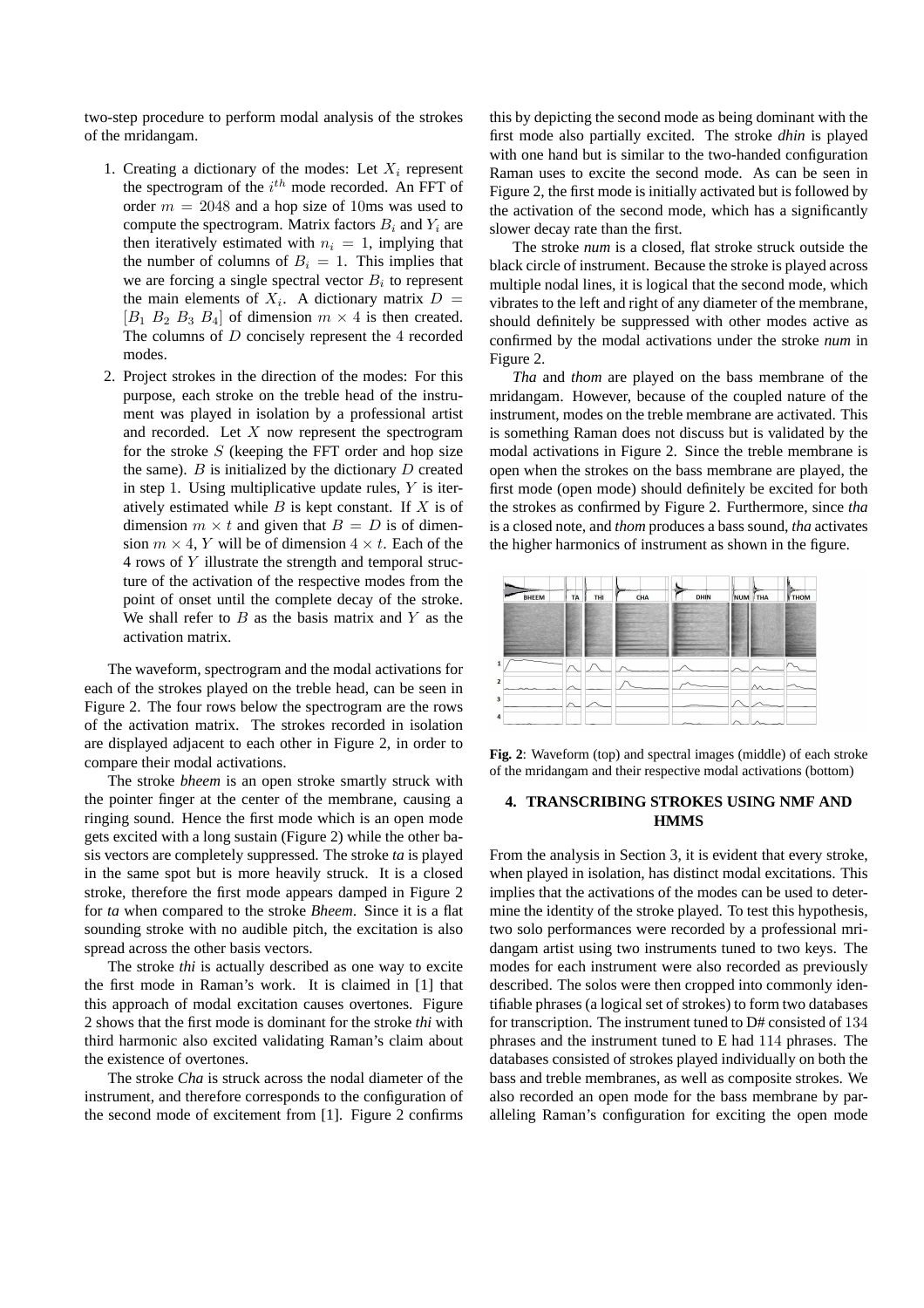**Table 1**: Stroke Confusion Matrix

| <b>Strokes</b> | 4 modes      |         |                   |        |        |                |     |      | 5 modes                  |      |       |                          |          |      |     |                |     |      |                |      |
|----------------|--------------|---------|-------------------|--------|--------|----------------|-----|------|--------------------------|------|-------|--------------------------|----------|------|-----|----------------|-----|------|----------------|------|
|                | Bheem        | Cha     | Dheem             | Dhin   | Num    | Ta             | Tha | Tham | Thi                      | Thom | Bheem | Cha                      | Dheem    | Dhin | Num | Ta             | Tha | Tham | Thi            | Thom |
| Bheem          | 30           |         |                   | u      |        |                |     |      | $\mathbf{0}$             |      | 31    |                          |          |      |     |                |     | ∩    |                |      |
| Cha            | $\mathbf{0}$ | 65      | 6                 | ⌒<br>∼ |        |                |     |      | $\mathbf{0}$             |      |       | 65                       | 4        |      |     |                | e   |      |                |      |
| Dhin           | $\mathbf{0}$ |         | 65                | 22     |        |                |     |      | $\mathbf{0}$             |      |       |                          | 87       |      |     |                |     | ∩    | 0              | 0    |
| Dheem          | $\mathbf{0}$ | 11      | 32                | 90     | $\sim$ |                |     |      | $\mathbf{0}$             |      |       |                          | 32       | 99   |     |                |     | ∩    | $\theta$       |      |
| Num            | $\mathbf{0}$ |         | 10                | ⌒<br>υ | 85     |                |     | 32   | 8                        |      |       |                          |          | 15   | 91  |                |     | 10   | 13             | 0    |
| Ta             | ∩            |         | $\mathbf{0}$      | υ      | e      | 71             |     | 20   | $\overline{ }$           |      |       | $\overline{\phantom{a}}$ | $\theta$ |      |     | 54             | 13  |      | 27<br>▵        | 0    |
| Tha            | $\Omega$     |         |                   |        |        |                | 99  | 15   | $\overline{\phantom{0}}$ |      | c     |                          |          | ×.   |     |                | 119 | n    | 6              | 0    |
| Tham           |              |         | $\mathbf{\hat{}}$ |        |        | $\sim$         |     | 80   | U                        |      |       |                          |          |      |     | $\overline{ }$ | u   | 83   | $\overline{ }$ |      |
| Thi            |              | -       | <b>A</b>          | c      |        | 3 <sup>1</sup> |     |      | 148                      |      |       |                          |          |      |     | 27<br>∠        | h   |      | 154            |      |
| Thom           | 4            | $\circ$ | $\Omega$          |        |        |                |     |      | 3                        | 129  |       |                          |          |      |     |                | ۰   |      |                | 149  |

on the treble membrane. This was done to understand the strength of coupling between the bass and treble membranes and if the lack of a bass membrane mode actually reduces transcription accuracy.

Although it was previously confirmed that each stroke in isolation has distinct modal activations, the strength and temporal structure of the activation cannot be assumed to be the same when the strokes are played within a context. The strength and shape (to some extent) of a stroke is affected by the preceding stroke and the tempo of the performance. In order to capture the invariance in the activations for a given stroke played in various contexts, Hidden Markov Models (HMMs) were built. The following procedure was used to automatically extract features and build HMM models for each of the strokes:

- The spectrogram for each phrase in the databases was computed. Using NMF, the activation matrix was estimated by projecting the spectrogram along the direction of the 5 modes (4 modes if the bass mode is not included). In order to determine the onset points, the activation matrix was summed row wise and peaks were picked from the resulting row vector. The number of peaks picked correspond to the number strokes played within the phrase.
- Once the onset points are known, the original activation matrix is divided into sub matrices at the onsets. To prevent activations of succeeding strokes from being included in the feature vector, only eighty percent of the frames from onset to onset was used. This sub matrix can be thought of as a five dimensional feature vector of varying length, each row representing a dimension.
- Feature vectors for each of the ten stroke in the database were then pooled to build, ten continuous-density Hidden Markov Models. After experimenting with Hidden Markov Models with various configurations, threestate, single-mixture HMMs were found to be optimal to represent each stroke.

# **5. RESULTS AND ANALYSIS**

A four-fold cross-validation was performed with 75% of the data used for training and 25% for testing. Models were built using training data as explained in the previous section. Transcription was performed using a 1) four-dimensional feature vector – only projecting onto treble membrane modes and 2) five-dimensional feature vector – including the bass membrane mode as well.

**Table 2**: Accuracies in %, S - single side stroke, S+C - Single + Composites strokes

| Instrument | 4 modes |         | 5 modes |         |  |  |  |
|------------|---------|---------|---------|---------|--|--|--|
|            |         | $S + C$ |         | $S + C$ |  |  |  |
| D#         | 82.27   | 72.61   | 78.26   | 73.24   |  |  |  |
|            | 84.69   | 74.95   | 88.40   | 87.38   |  |  |  |

Table 2 reports the accuracies for transcription of both instruments in the database. Column S indicates an 8-class classification problem where only the single side strokes are transcribed. Column C indicates a 10-class classification problem with composite strokes also included. As expected, performance drops when composite strokes are included during transcription. As can be seen in the confusion matrix in Table 1 (compiled by consolidating results for the both instruments) there is substantial confusion between strokes *dheem* and *dhin* and also between *num* and *tham*. This is understandable given that *tham* and *dhin* are composed of *num* and *dheem* respectively. Transcription was possible even without the bass mode, although including the bass mode did improve performance. This confirms that there is a coupling effect between the bass and treble membrane that allows for unique treble membrane activations when bass membrane strokes are played.

#### **6. CONCLUSION**

We have extended Raman's analysis of the modes of the mridangam by validating the relationship between strokes and modes of the instrument. We have also demonstrated that these modes can be used for transcription. The shortcoming of this approach is that it requires the modes for each instrument – only strokes without a discernible pitch are invariant to instrument modes. In future work we anticipate addressing this issue by applying a transformation to a set of modes to use them for transcribing strokes of the mridangam tuned to any key.